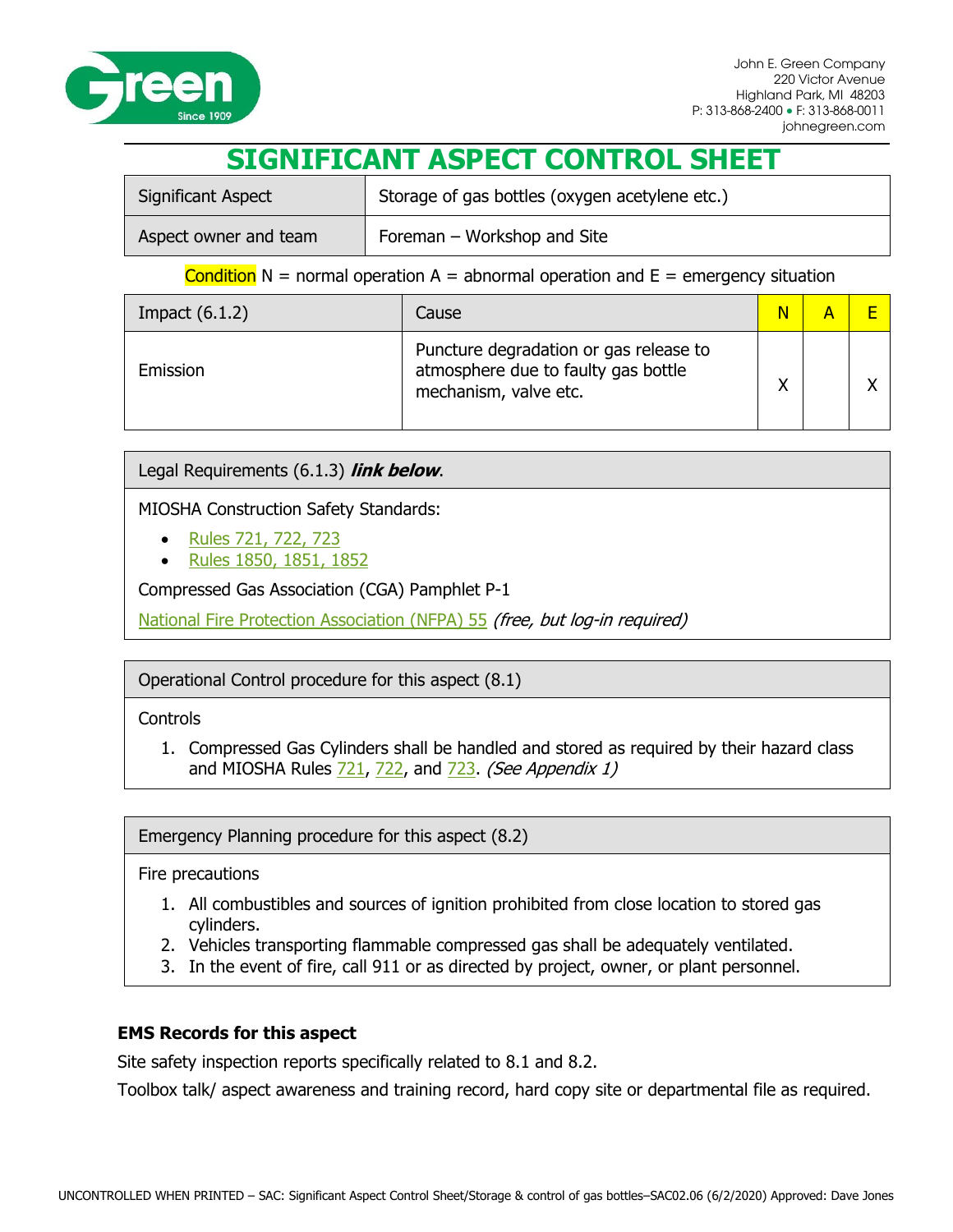

| <b>Record of Revisions</b> |             |             |                                                                                                                                    |                                                                                                                                   |  |  |
|----------------------------|-------------|-------------|------------------------------------------------------------------------------------------------------------------------------------|-----------------------------------------------------------------------------------------------------------------------------------|--|--|
| <b>Issue</b><br>No.        | <b>Date</b> | Approver(s) | <b>Description</b>                                                                                                                 | <b>Consequence</b>                                                                                                                |  |  |
|                            |             |             |                                                                                                                                    |                                                                                                                                   |  |  |
| 2                          |             |             |                                                                                                                                    |                                                                                                                                   |  |  |
| 3                          |             |             |                                                                                                                                    |                                                                                                                                   |  |  |
| $\overline{a}$             |             |             |                                                                                                                                    |                                                                                                                                   |  |  |
| 5                          |             |             |                                                                                                                                    |                                                                                                                                   |  |  |
| 6                          | 6/2/20      | Dave Jones  | Placed in QEMS Wiki page.<br>Add Change Control table with<br>Consequence of Change and<br>Approver column per QP01 -<br>6.1.10.2. | Wiki provides better way of<br>communicating QEMS to employees.<br>Meets change control requirements<br>of ISO 9001, Section 6.3. |  |  |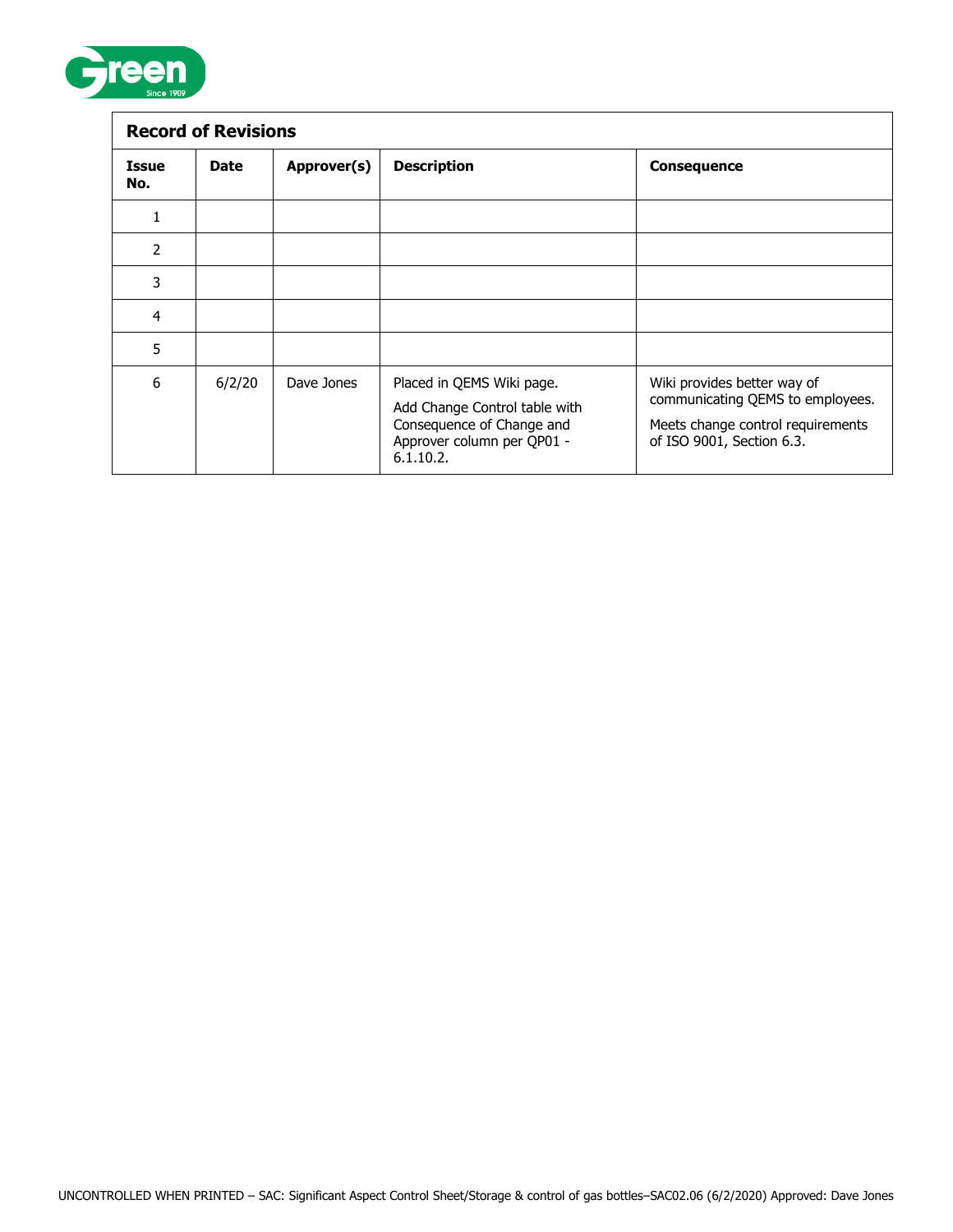

**APPENDIX 1**

### DEPARTMENT OF LICENSING AND REGULATORY AFFAIRS DIRECTOR'S OFFICE CONSTRUCTION SAFETY STANDARDS

# **Part 7 – Welding and Cutting**

# **CYLINDERS**

# **R 408.40721. Cylinders manufacturing, labeling, periodic testing, and marking.**

# <span id="page-2-0"></span>**Rule 721.**

- (1) A cylinder shall be manufactured, labeled, and periodically tested in accordance with the specifications of the Federal Department of Transportation requirements published in 49 C.F.R. Part 178, Subpart C, ["Specification for Cylinders,](https://www.osha.gov/pls/oshaweb/owadisp.show_document?p_id=10696&p_table=STANDARDS)" which are adopted by reference in R408.40709.
- (2) A cylinder shall be legibly marked with either the chemical or trade name. Marking shall be by stenciling, stamping, or labeling and shall not be tampered with or be readily removable. Whenever practical, the marking shall be located on the shoulder of the cylinder.

# **R 408.40722. Storage.**

### **Rule 722.**

- (1) An oxygen cylinder shall be stored not less than 20 feet from fuel gas cylinders or any highly combustible material, such as, but not limited to, oil, grease, excelsior, flammable gas, or a source of ignition, or shall be separated from the material by a noncombustible wall not less than 5 feet high which has a fire resistance rating of 30 minutes.
- (2) A cylinder shall be stored away from any source of heat more than 125 degrees Fahrenheit.
- (3) A cylinder, whether full or empty, in storage or during shipment, or with the regulator removed, shall have the valve closed and the cap connected in place if a cap is provided in the design, or shall be otherwise protected.
- (4) Where different gases are stored, they shall be grouped by types. Groupings shall separate the fuel gases from the oxidizing gases as specified in subrule (1) of this rule.
- (5) A storage area for cylinders shall be well ventilated.
- (6) A cylinder shall not be stored in basements or pits.
- (7) Where a liquid or gaseous oxygen system is used to supply gaseous oxygen for welding and cutting and the system has a storage capacity of more than 20,000 cubic feet, measured at 14.7 psia and 70 degrees Fahrenheit, including unconnected reserves at the site, the system shall be as prescribed in National Fire Protection Association Standard NFPA 50, "Standards for Bulk Oxygen Systems at Consumer Sites," 1974 edition, which is adopted by reference in R 408.40709.

# **R 408.40723. Cylinders generally.**

### <span id="page-2-1"></span>**Rule 723.**

- (1) A chain, bracket, or other restraining device shall be used at all times to prevent cylinders from falling.
- (2) A cylinder shall stand valve end up at all times.
- (3) A cylinder shall not be dropped, dragged, rolled on its side, or struck violently.